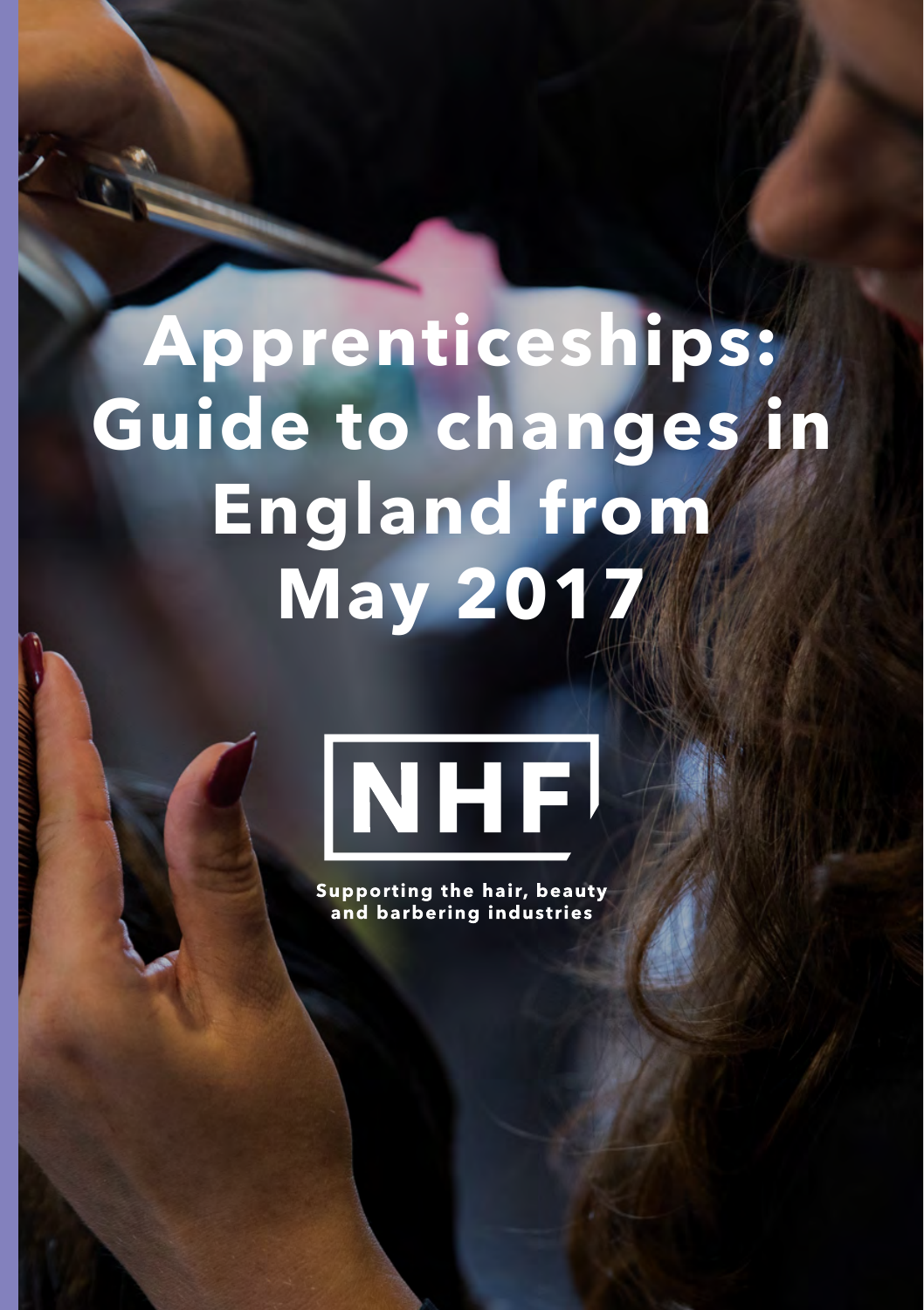## **Introduction**

**The definition of an apprentice is: "A person who works for another in order to learn a trade." Apprenticeships allow young people to combine practical training in a job with study, learning practical skills while earning a wage, normally the apprentice National Minimum Wage.**

Hairdressing is in the top 10 most popular apprenticeships, with around 14,000 people starting them each year in England alone. Hundreds of hairdressing salons and barber shops around the UK commit time, effort and money on training future generations and future talent.

Apprenticeships provide an opportunity for the apprentice to learn a trade while allowing a salon to grow and develop its own talent and bring the energy, enthusiasm, commitment and creativity of young people into the business.

Big changes to apprenticeships are coming in England from May 2017 so this guide explains what those changes mean to employers in the hairdressing, barbering and beauty industries in England.

Many of the changes do not affect apprenticeships in Scotland, Wales and Northern Ireland, but information is included where it is relevant to the home nations.

#### **For more information**

- Visit the supplier's directory: **[www.nhf.info/online-directory/](http://www.nhf.info/online-directory/affiliates/learning-resources) [affiliates/learning-resources/](http://www.nhf.info/online-directory/affiliates/learning-resources)**
- **• NHF Guide on [Recruitment](http://www.nhf.info/nhf-shop/)**
- **NHF** Guide to [Managing](http://www.nhf.info/nhf-shop/) **[Performance](http://www.nhf.info/nhf-shop/)**

## **How the NHF can help**

- Free Apprentice Agreements (England) which will be updated for May 2017 to include a commitment statement to be signed by employers, apprentices and parents/carers and other changes due to new Trailblazer apprenticeship standards coming into effect
- Free staff handbooks
- Legal helpline, available 24 hours a day 7 days a week
- The NHF health and safety toolkit includes all the materials needed by a salon to ensure the working environment for apprentices meets health and safety requirements, including risk assessment templates for young workers. Call us on 01234 831965.
- NHF Guide on the National Minimum Wage and the National Living Wage for hairdressing, barbering and beauty employers, includes important information on apprenticeship rates
- • Access at special rates for NHF members to MHD (myhairdresser. com for professionals) which provides a vast range of online CPD and step-by-step tutorial videos and also Salonability learning resource materials from PivotPoint.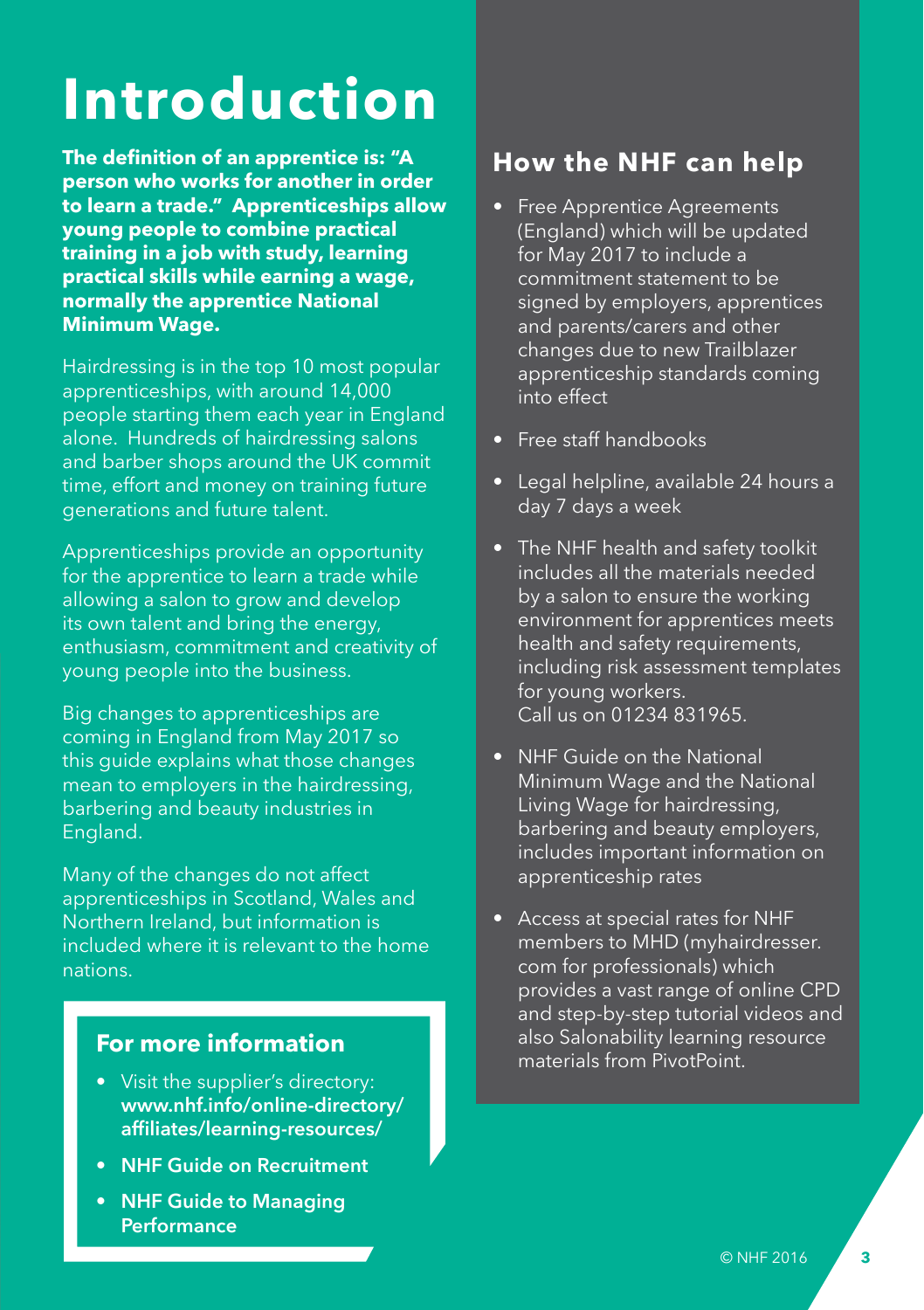## **Trailblazer apprenticeship standards for hair and beauty (level 2)**



## **For your information**

Hair and beauty Trailblazer standards for level 3 are under development, expected to be available for delivery in 2018.

The information which follows only applies to England, although section 12 on the apprenticeship levy applies to Scotland, Wales and Northern Ireland too. The NHF provides free Apprenticeship Agreements (Wales) and free Deeds of Apprenticeship (Scotland and Ireland) for members.

#### **1 Trailblazers - what are they?**

Groups of employers responsible for setting apprenticeship standards in England: what an apprentice should know and be able to do before they are ready to work in hairdressing, barbering or beauty. The groups include large, medium and small employers and are supported by the NHF and Habia.

#### **2 What's the difference between apprenticeship frameworks and stan dards?**

Apprenticeship frameworks are being phased out and replaced by 'hair professional' and 'beauty professional' Trailblazer standards from May 2017.

#### **3 HAIR AND BEAUTY STANDARDS**

The Trailblazer groups have developed apprenticeship standards at level 2 which have been approved and published by the government.

The hair professional standards include:

- • Hairdressing
- • Barbering

The new standards are set at a higher level than the apprenticeship frameworks and include some knowledge, skills or behaviours which were at level 3 in the old frameworks, being phased out.

#### **[www.gov.uk/government/publications/](http://www.gov.uk/government/publications/apprenticeship-standard-hair-professional) [apprenticeship-standard-hair-professional](http://www.gov.uk/government/publications/apprenticeship-standard-hair-professional)**

The beauty professional standards include:

- Beauty and make-up consultancy
- Beauty therapy
- Nail services

The beauty and make-up consultancy route is an entirely new standard covering those who work in beauty retail settings.

**[www.gov.uk/government/publications/](http://www.gov.uk/government/publications/apprenticeship-standard-beauty-professional) [apprenticeship-standard-beauty](http://www.gov.uk/government/publications/apprenticeship-standard-beauty-professional)[professional](http://www.gov.uk/government/publications/apprenticeship-standard-beauty-professional)**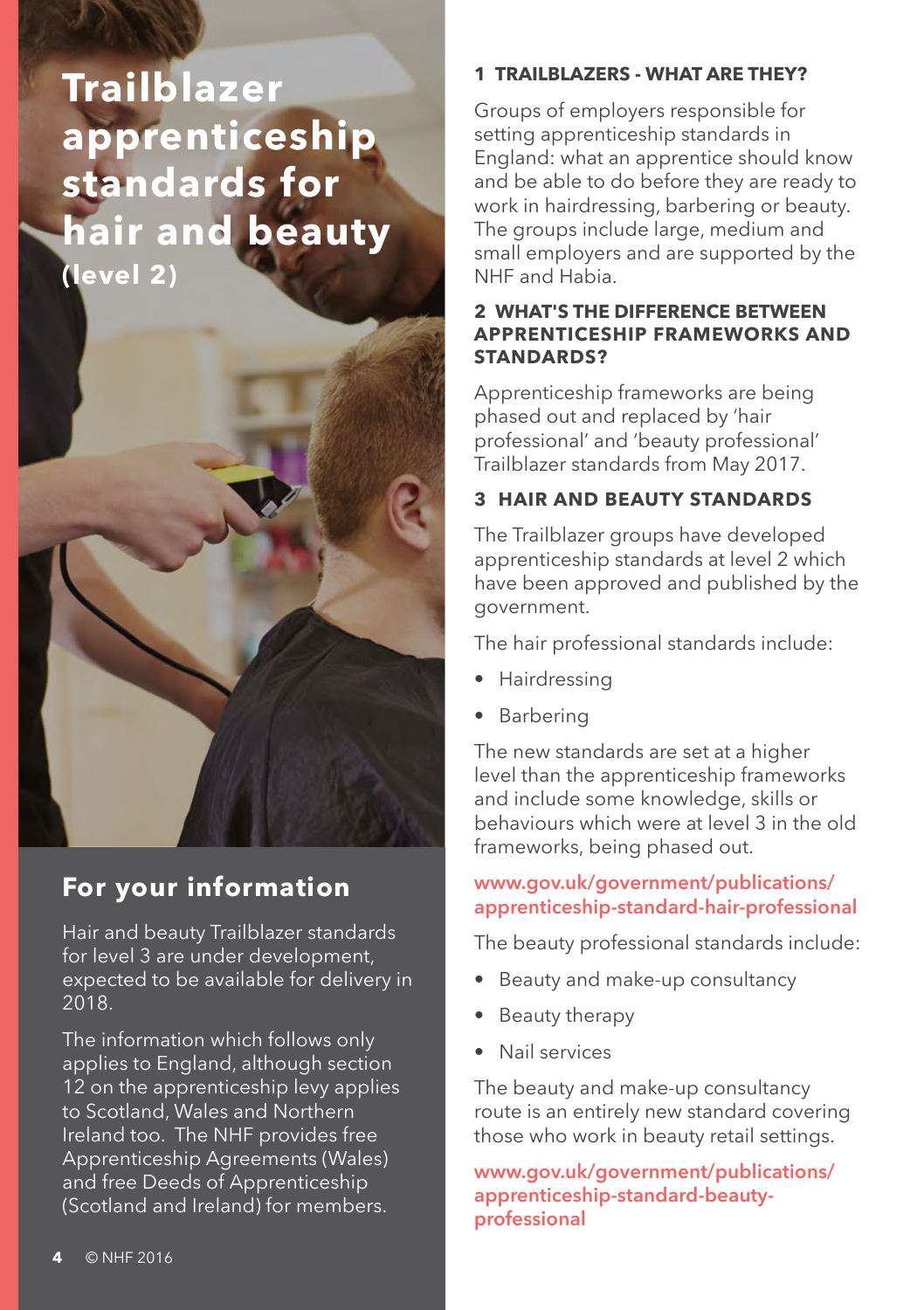

#### **4 WHEN WILL THE NEW STANDARDS be available?**

Although the hair and beauty apprenticeship standards are now published, standards are not available for delivery until assessment plans are also approved and published by the government.

The hair professional assessment plans have just been published, but as they include new qualifications which still have to be developed, the hair professional standards will not be available for delivery until May 2017.

We expect the beauty professional standards to be approved shortly, also aiming for launch from May 2017.

#### **5 What's different about the NEW APPRENTICESHIP STANDARDS?**

To achieve a hair professional apprenticeship, learners must successfully complete:

• An end-point assessment carried out by an Independent Apprenticeship

Examiner at the end of the apprenticeship, similar to a trade test

- • A new qualification, the Diploma for Hair Professionals (Hairdressing / Barbering)
- Maths and English functional skills at level 1 but learners must also take the level 2 functional skills tests (even if they don't pass them). Learners who have achieved Maths and English GCSE at grade A\*-C are exempted from functional skills.
- • Apprenticeships will be graded at pass or distinction level depending on the learner's performance in the end-point assessment.

The qualification is assessed as learners progress through their apprenticeship programme. The final part of the qualification is the end-point assessment. Apart from the end-point assessment, all assessment will be carried out by the training provider/centre as specified by the Awarding Organisations.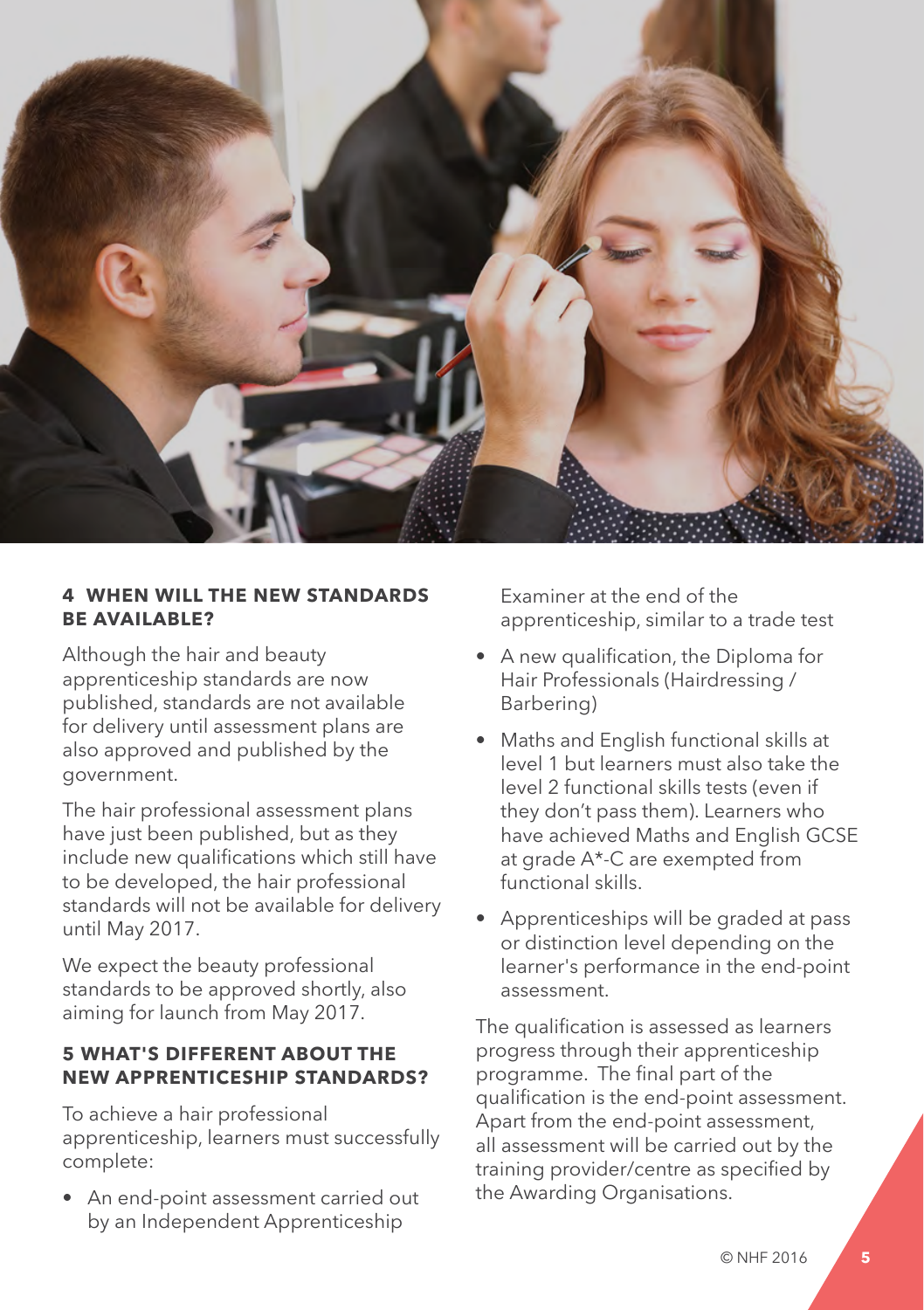

#### **6 How do I know what learners should be taught?**

The Employer's Occupational Brief sets out the detailed information about what learners should be able to do and what they should know and understand for each part of the apprenticeship standards and for each unit of the Diploma for Hair Professionals (Hairdressing / Barbering).

The Employer's Occupational Briefs are available for both hairdressing and barbering and can be found at **[www.nhf.info/apprenticeships](http://www.nhf.info/apprenticeships)**.

#### **7 How long do the new apprenticeships last?**

Typically, two years for the hair professional standards, but the minimum duration is one year (372 days).

For the beauty professional standards one year (372 days) is the minimum which should be long enough for most learners to achieve the standards required.

#### **8 HOW ARE THE NEW STANDARDS assessed?**

The Trailblazer groups are also responsible for developing assessment plans which specify what will be assessed, how it will be assessed and who can carry out the assessment.

An Independent Apprenticeship Examiner will observe learners carrying out specified practical tasks, set out in the assessment plan. They will also use oral questioning to check the learner's knowledge, skills and understanding, also set out in the assessment plan. The end-point assessment will be graded based on the learner's overall performance.

Visit **www.nhf.info/apprenticeships** for the Hair Professional assessment plan.

The Beauty Professional assessment plan has not yet been approved.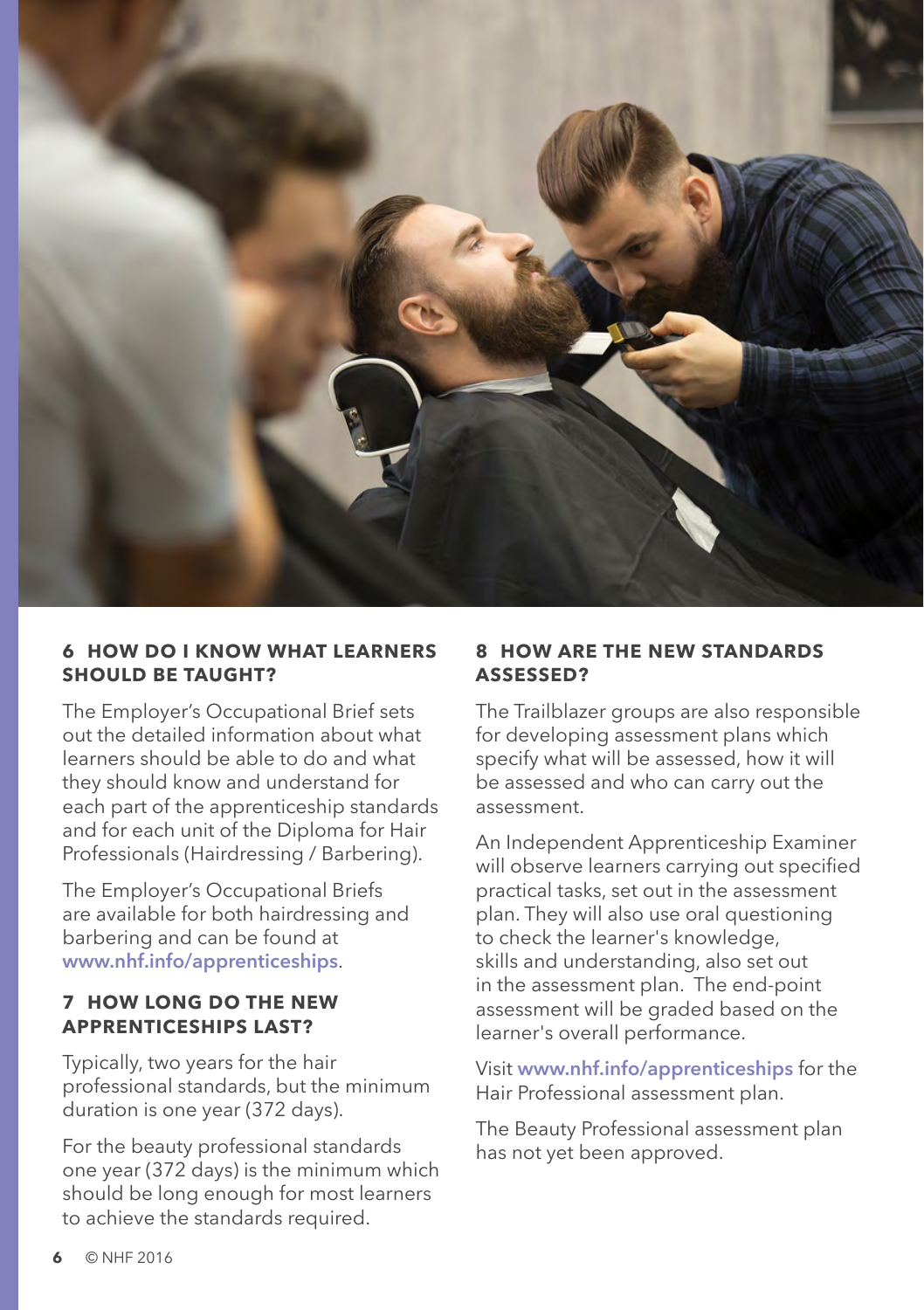#### **9 Can learners retake the endpoint assessment?**

Yes, but they must re-do the whole assessment. They cannot retake just parts of the assessment because it is a holistic assessment. At the time of writing, there is no time limit on the number of retakes. However, there will be additional costs for any retakes which are unlikely to be covered by funding.

Employers are strongly advised to enter learners for the end-point assessment only when they are confident that they are competent in all the skills, knowledge and behaviours required for the end-point assessment.

#### **10 Who can carry out end-point assessments?**

Independent Apprenticeship Examiners, appointed by Assessment Organisations, who have no connection with the learner. the employer or the training provider. For the hair professional standards, the Assessment Organisation must be an Awarding Organisation, regulated by Ofqual, because the end-point assessment is a compulsory part of the Diploma for Hair Professionals.

Although the beauty assessment plans are not yet approved, we expect the end-point assessment to be a compulsory part of the Diploma for Beauty Professionals.

#### **11 Would you like to be an Independent Apprenticeship Examiner?**

If you are interested in becoming an Independent Apprenticeship Examiner, check that you meet the criteria (see page 5 of the hair professional assessment plan) and email enquiries@nhf.info with information about your skills and experience together with your contact details. These will be passed on to the Awarding Organisations which are approved for the qualification.

#### **12 What is the apprenticeship levy?**

Employers with a pay bill of £3million or more will be required to pay 0.5% of their pay bill into a pot, to be used for apprenticeship training. The levy applies across the whole of the UK but how the funds can be used varies between England, Wales, Scotland and Northern Ireland.

Large employers will have a £15,000 allowance to offset against their levy payment. Levy funds will be available through a new digital service on GOV. UK. The first funds will appear in digital accounts in late May 2017. 20% of the total cost will be held back, to be paid on completion of the apprenticeship. Any unused funds will expire after 24 months.

Click here for a link to government information about how the apprenticeship levy will work:

**[www.gov.uk/government/publications/](http://www.gov.uk/government/publications/apprenticeship-levy-how-it-will-work/apprenticeship-levy-how-it-will-work) [apprenticeship-levy-how-it-will-work/](http://www.gov.uk/government/publications/apprenticeship-levy-how-it-will-work/apprenticeship-levy-how-it-will-work) [apprenticeship-levy-how-it-will-work](http://www.gov.uk/government/publications/apprenticeship-levy-how-it-will-work/apprenticeship-levy-how-it-will-work)**

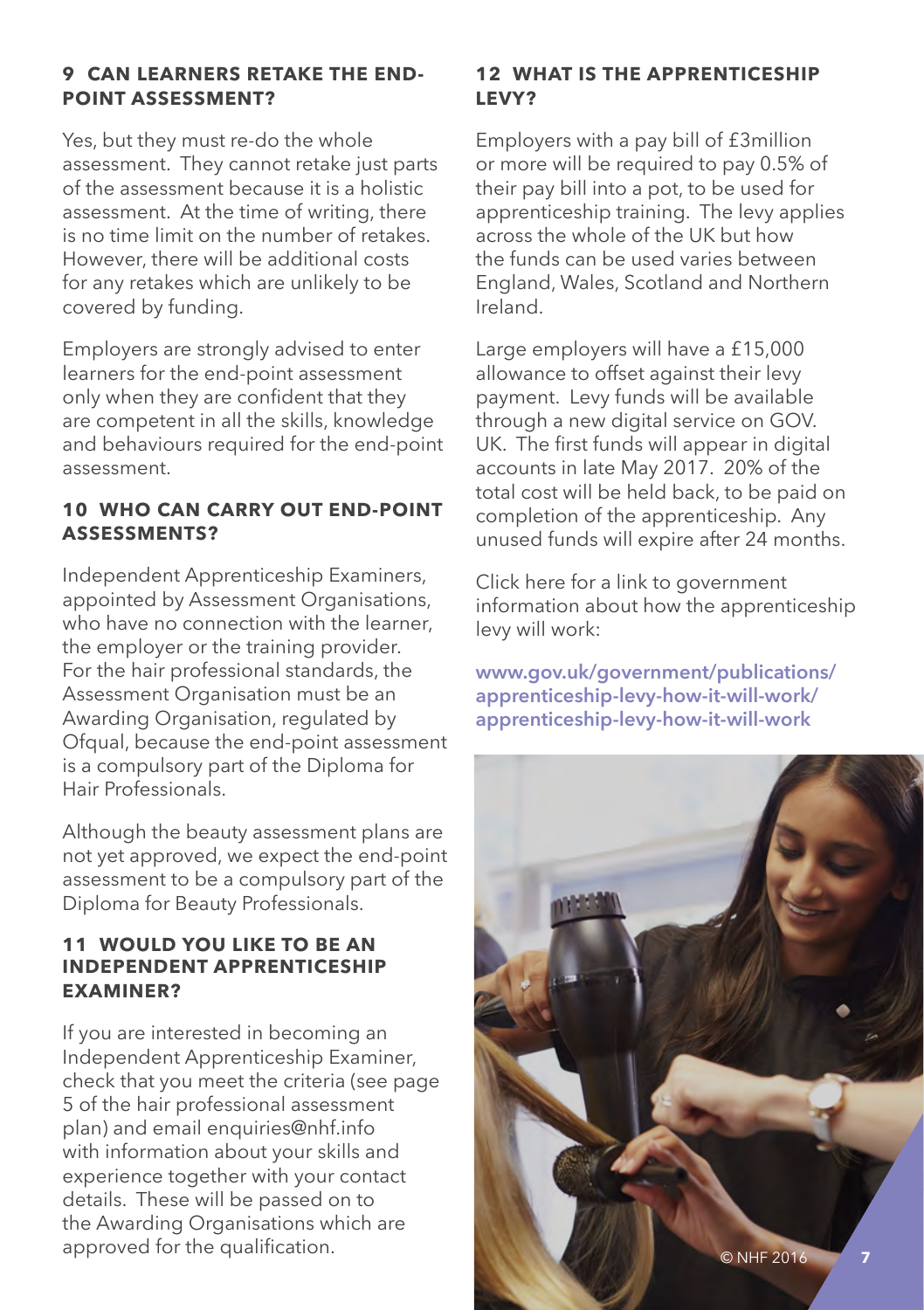#### **Important**

**Contributions from employers must be in cash, not kind, but can be spread over time.**

#### **13 What about employers who don't pay the levy?**

This section applies to England only:

- Non-levy paying companies must contribute 10% of the cost of apprenticeship training and assessment
- Small employers (less than 50 employees) who take on 16-18 year olds, or those aged 19-24 who have been in care, or who have a local authority care plan will not pay anything towards the cost of apprenticeship training and assessment.
- Any employer taking on 16-18 year olds or those aged 19-24 who have been in care, or who have a local authority care plan will also receive £1000 to support the additional costs of training these groups and the training provider will also receive £1000. The money is paid in two instalments, £500 after 3 months and the balance at 12 months.

#### **14 What will it cost me as an employer?**

In England, Apprenticeship standards are allocated into one of 15 funding bands once assessment plans have been approved. For the hair professional standards, the funding band is set at Band 9 which means that the maximum government contribution is £9,000.

Unless they are small employers taking on 16-18 year olds, or those aged 19-24 who have been in care, or who have a local authority care plan employers will be required to pay 10% (£900) per apprentice.

Employers are expected to negotiate the price of training and assessment with training providers, so if you negotiate a price which is lower than the maximum allowed, your contribution will be 10% of the lower price you negotiate.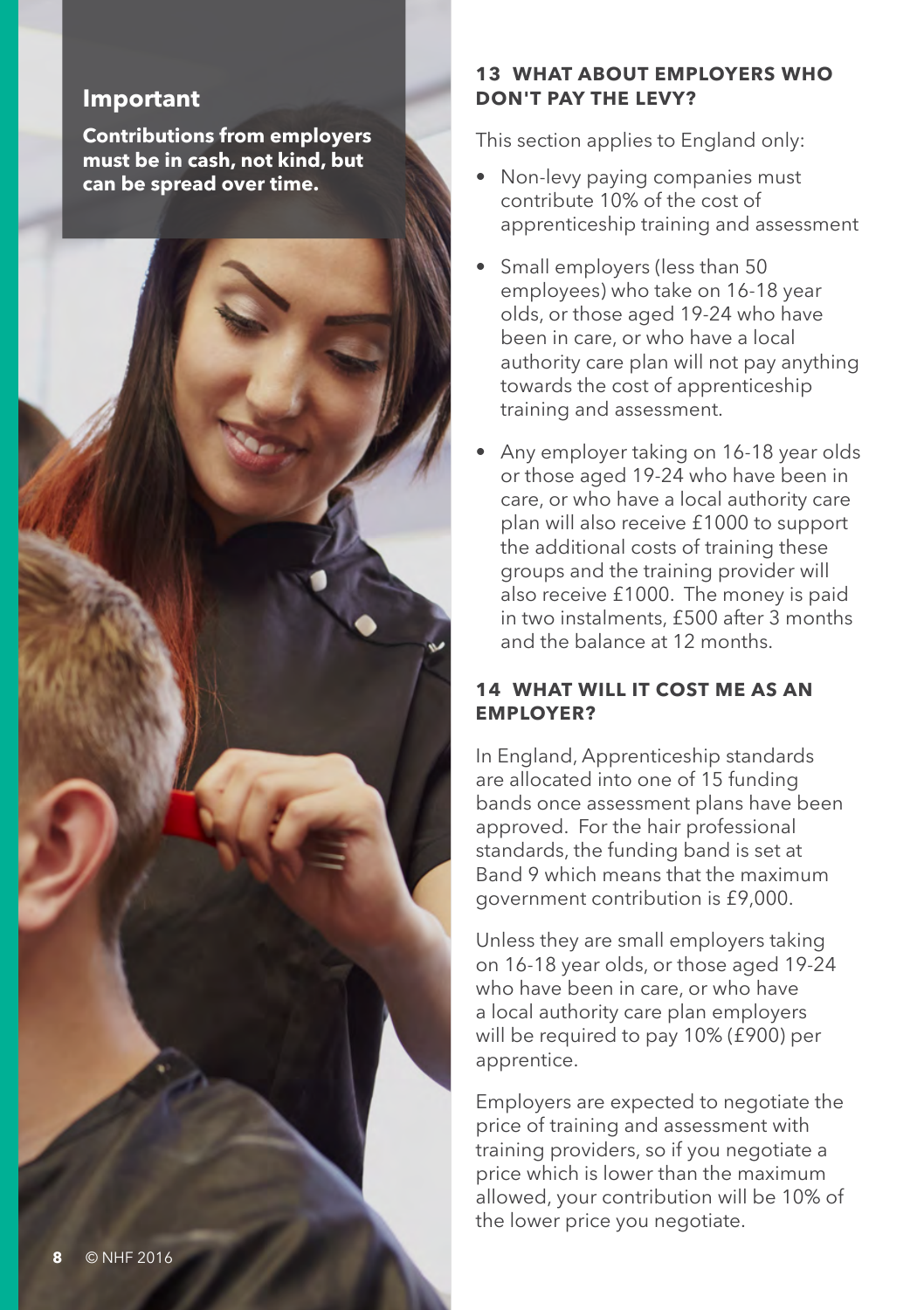#### **15 What does that mean for me?**

| <b>IF YOU ARE:</b>                                                     | <b>IT WILL COST ME:</b>                                                                                          |
|------------------------------------------------------------------------|------------------------------------------------------------------------------------------------------------------|
| A large employer with a pay bill of £3m or<br>more                     | 0.5% of your paybill                                                                                             |
| A medium sized employer eg 80<br>employees                             | 10% or £900 per apprentice                                                                                       |
| A medium sized employer eg 80<br>employees, taking on a 16-18 year old | 10% or £900 per apprentice You and<br>your training provider will each receive<br>an incentive payment of £1000. |
| A small employer eg 10 employees, taking<br>on a 16-18 year old        | Nothing<br>You and your training provider will each<br>receive an incentive payment of £1000.                    |
| A small employer eg 10 employees, taking<br>on a 24 year old           | 10% or £900 per apprentice                                                                                       |

#### **16 Do I still need to pay the apprenticeship National Minimum Wage ?**

Yes. Employer contributions towards the cost of apprenticeship training and assessment are on top of the wages and any other employment-related costs you already pay for apprentices.

#### **17 How much of the apprenticeship is off the job training?**

Employers must allow all apprentices to spend a minimum of 20% of their working week (eg 6 hours of a 30 hours working week) doing off the job training, either in the salon or with a recognised training provider, academy or college.

#### **18 Will apprenticeship ag reements change?**

Yes. Anyone starting on the Trailblazer apprenticeships will need a new-style apprenticeship agreement, available free of charge from the NHF for members. Apprenticeship agreements must include a commitment statement to be signed by employers, apprentices and for 16-18 year olds, parents/carers.

#### **19 Will the AGE grant continue in England?**

No, from May 2017 it will be replaced with the new apprenticeship funding arrangements described above.

#### **20 How will digital vouchers work?**

A digital voucher system will be introduced in England from May 2017 for levy-paying employers. Non-levy paying employers will continue to make payments direct to providers, moving onto the digital system at a later date (to be announced).

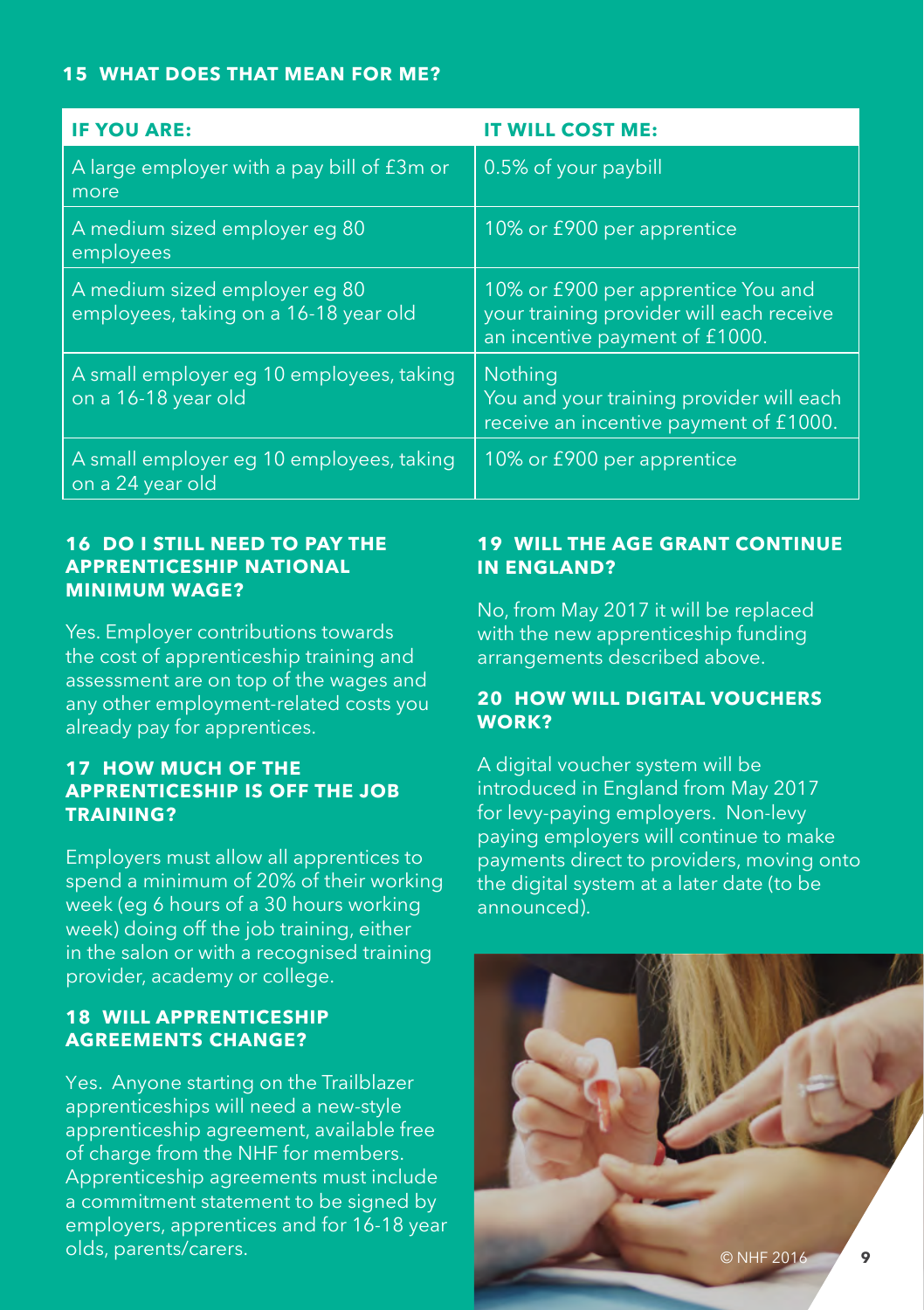

## **National Minimum Wage**

The apprentice rate of the National Minimum Wage is more complicated than all the other minimum wage rates because it depends on the age of the apprentice and how long they have been on an apprenticeship programme.

The apprentice wage applies to those aged 16-18 on an apprenticeship. It also applies to those aged 19 or over who are in the first year of an apprenticeship. Once they start the second year of an apprenticeship they must be paid at the appropriate age-related rate as a minimum.

### **National Insurance**

From **April 2016**, any business employing an apprentice on a government-approved apprenticeship will now also (in most circumstances) not need to pay employer Class 1 National Insurance Contributions on any earnings below **£827** a week, or the equivalent of **£43,000 a year**.

Don't forget that you need to pay for time spent training eg at college or model nights, even if the training is done outside normal working hours, and for time spent travelling from the salon / barbershop to the college.

Paying the correct rate is important; it is a legal requirement to do so, and salons that get it wrong, even it's a genuine mistake, can now be fined up to £20,000 per underpaid worker and publicly "named and shamed" by the government.

Download the **NHF Guide to [Minimum](http://www.nhf.info/nhf-shop/) [Wages](http://www.nhf.info/nhf-shop/)** which covers the hours you have to pay for, uniforms and equipment, [deductions, apprenticeship contracts](http://www.nhf.info/nhf-shop/)  and more to give you confidence you're paying correct rates.

> **You could be fined up to £20,000 per underpaid worker and publicly "named and shamed" by the government**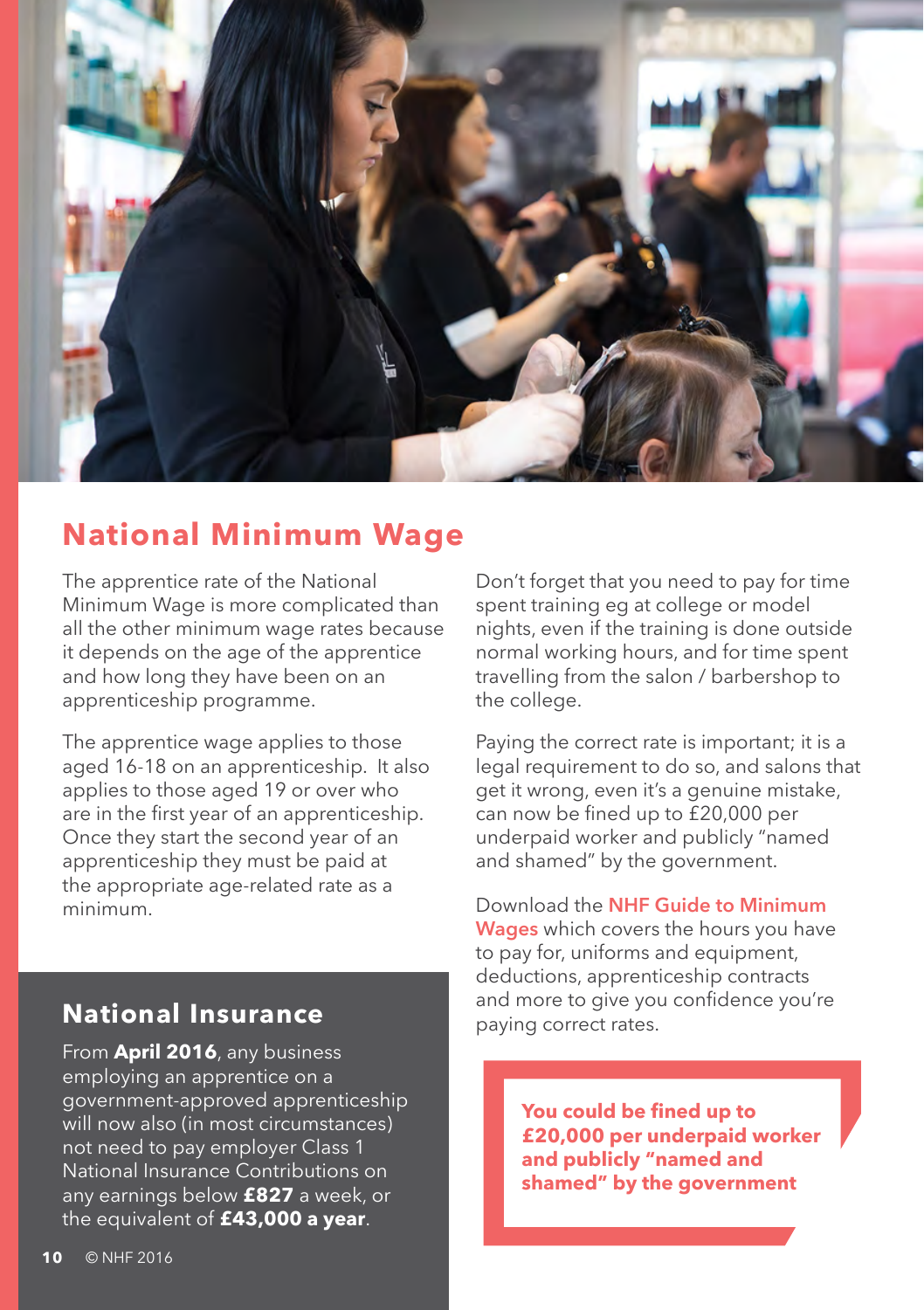## **Delivering apprenticeships**

Apprenticeships are all about working and learning skills on the job. Delivery of the apprenticeship therefore involves three partners:

- the apprentice
- the employer
- training provider, normally a college of further education or an independent or private training provider, and sometimes also run by a salon.

#### **COMMITMENT**

For an apprenticeship to be successful, all parties need to make a commitment to the time and effort involved.

| <b>PARTNER</b>                     | <b>COMMITMENT</b>                                                                                                                                                                                                                     | <b>ENGAGEMENT</b>                                                                                                                                                                                                        |
|------------------------------------|---------------------------------------------------------------------------------------------------------------------------------------------------------------------------------------------------------------------------------------|--------------------------------------------------------------------------------------------------------------------------------------------------------------------------------------------------------------------------|
| <b>EMPLOYER</b>                    | To allow the apprentice time to<br>develop skills, to put their learning<br>into practice and to attend off the job<br>training as part of normal working<br>hours.<br>Provide training within the salon                              | To take a full and active role<br>in the skills development of<br>the apprentice.<br>To work with the apprentice<br>and the training provider to<br>ensure skills are developed<br>at a pace that suits all<br>partners. |
|                                    | environment.<br>To delegate a senior member of the<br>team to spend time with the training<br>provider at each visit to discuss the<br>apprentice's progress and complete<br>all paperwork to enable the training to<br>be funded.    |                                                                                                                                                                                                                          |
| <b>APPRENTICE</b>                  | To take full advantage of all skills and<br>training opportunities both within the<br>salon and with the training provider.<br>Complete all work to a high standard<br>and to keep abreast of developments<br>in the industry         | Be prepared for all training<br>opportunities, practice<br>skills and ask for help when<br>needed.<br>Watch others working in the<br>salon, ask questions and<br>embrace all opportunities.                              |
| <b>TRAINING</b><br><b>PROVIDER</b> | Deliver a training programme that<br>suits the needs of the apprentice and<br>the employer.<br>Assess and train in the salon if<br>possible.<br>Provide materials to enable the<br>apprentice to develop skills at their<br>own pace. | Communicate regularly and<br>effectively with the employer<br>and apprentice.<br>Ensure everyone knows what<br>is expected and by when.                                                                                  |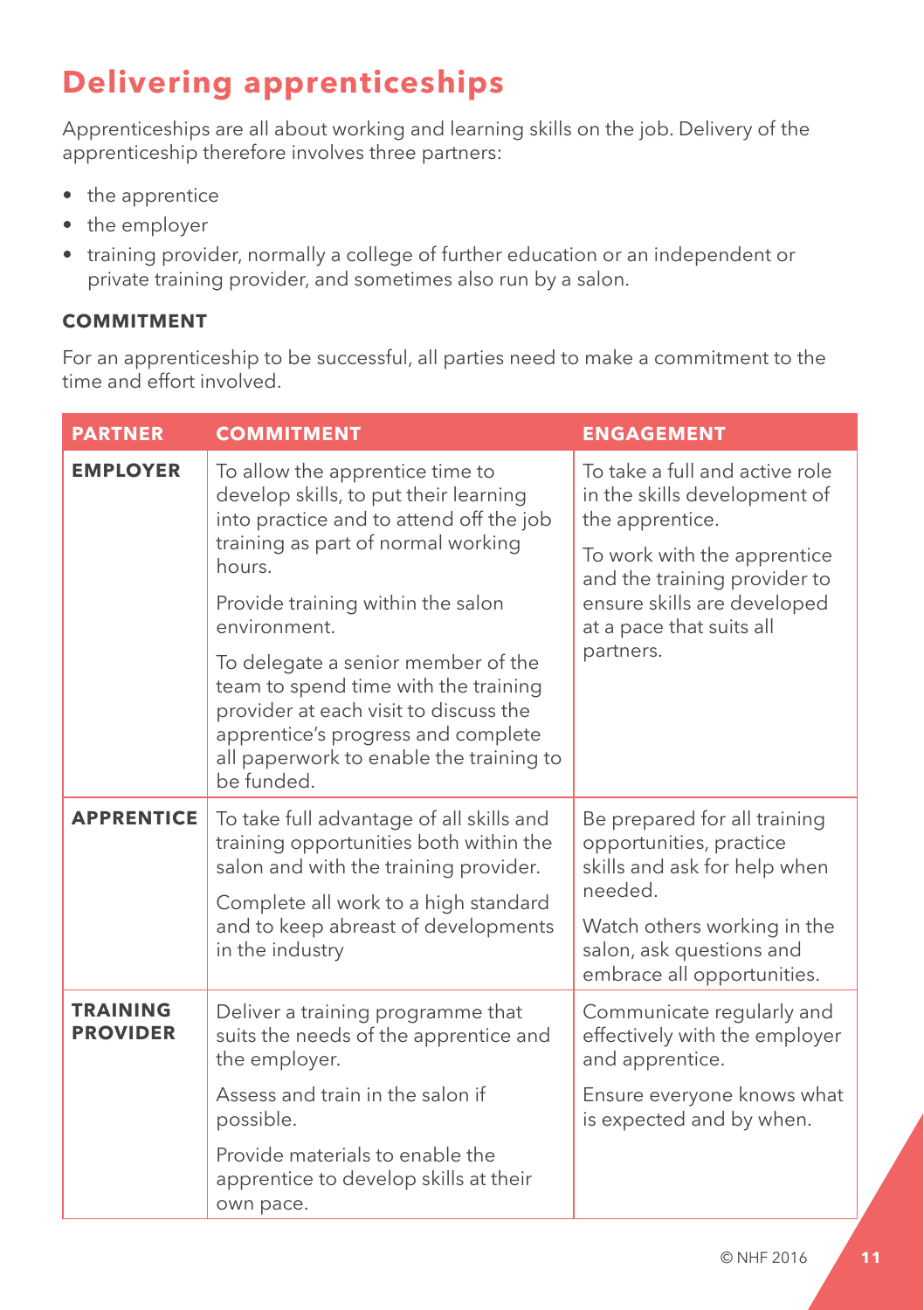#### **Delivery Models**

Ultimately a training provider should work with the employer and apprentice to offer them the most appropriate model of delivery. Below are some of the most common delivery models available:

| <b>DELIVERY MODEL</b>                                   | <b>FREQUENCY</b>                 | <b>HOW THIS WORKS</b>                                                                                                                                                                  |
|---------------------------------------------------------|----------------------------------|----------------------------------------------------------------------------------------------------------------------------------------------------------------------------------------|
| <b>DAY RELEASE</b>                                      | <b>Weekly</b>                    | The apprentice attends training all day<br>in a college or other venue and does<br>both theory and practical training and<br>assessment. This would be in term time<br>September-June. |
| <b>TRAINING DAY</b>                                     | Weekly/monthly                   | The apprentice attends a college<br>or other venue where they receive<br>theory training, practical training and<br>assessment. This takes place all year<br>round.                    |
| <b>EVENING</b><br><b>TRAINING</b>                       | <b>Weekly</b>                    | This is similar to day release but takes<br>place after normal working hours.                                                                                                          |
| <b>ASSESSING IN THE</b><br><b>SALON</b>                 | Every two weeks or<br>monthly    | The apprentice is visited in the salon by<br>an assessor who will review progress,<br>deliver training and assess practical<br>skills.                                                 |
| <b>RECOGNITION OF</b><br><b>PRIOR LEARNING</b><br>(RPL) | As required or as<br>appropriate | Prior learning is recognised and built in<br>as evidence to the qualification that is<br>currently being worked towards.                                                               |

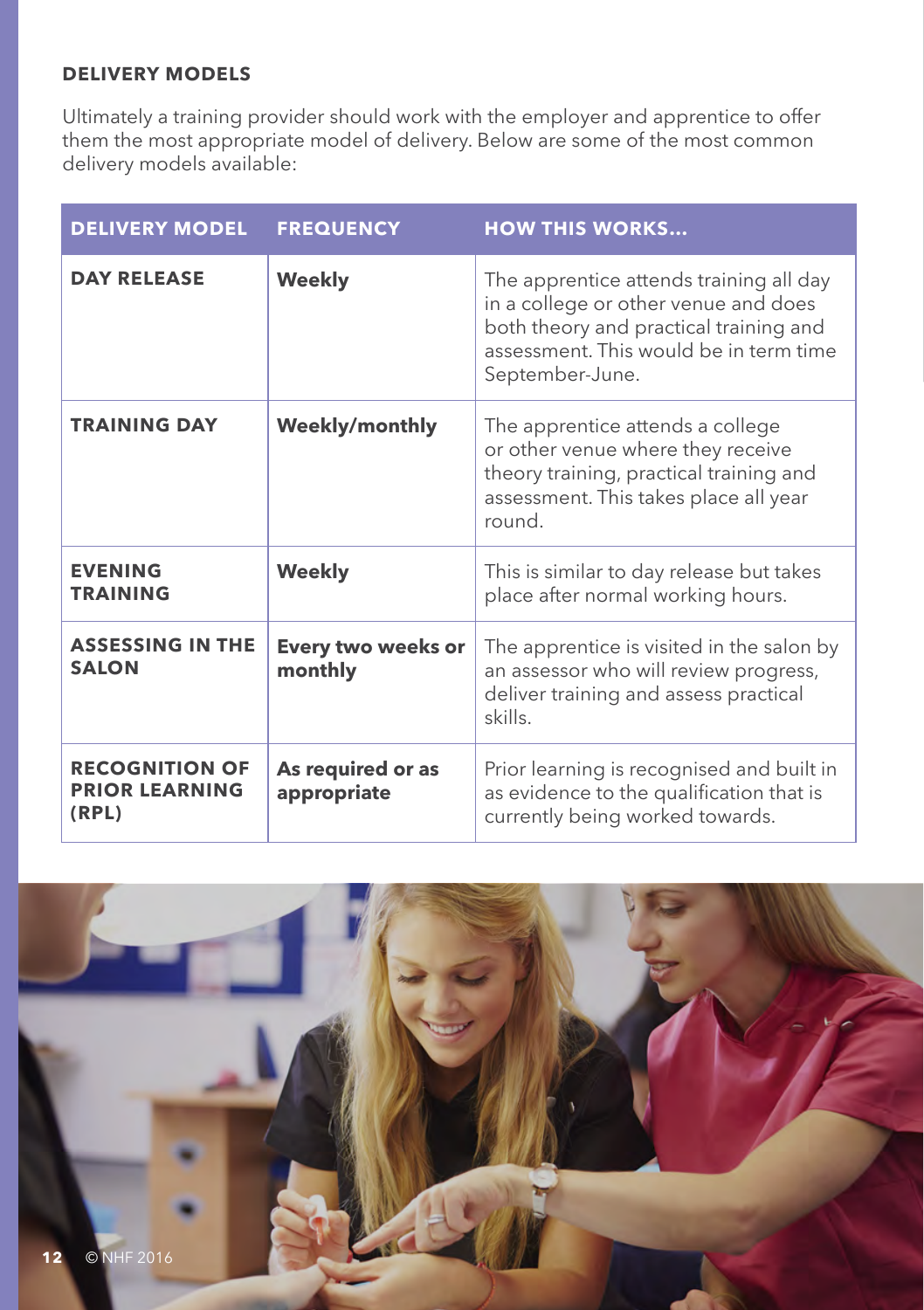

#### **Important**

**Training providers have a responsibility to check that the salon / barbershop environment is a healthy and safe one, especially for young people under the age of 18.**

**Call us on 01234 831965 for details of the NHF health and safety kit.**

## **Choosing a training provider and negotiating the right fee**

When the new funding systems come in, salons and barbershops will be negotiating a price to pay training providers to deliver apprenticeships.

So, choosing the right training provider and agreeing the right financial deal will be very important.

Trevor Luker of the London Hairdressing Apprenticeship Academy says that employers should check exactly how the training is going to work. Make sure you're getting value for money by asking your training provider these questions:

- Is the training going to be mainly workbased or delivered through the training provider or college? And how will the cost reflect this?
- How often will the apprentice attend college for offsite learning and for how long?
- How will you communicate with me (the employer) and with the apprentice during the training programme?
- How often will you visit the salon?
- Can you provide me with a copy of the learning programme, so I know exactly what the learner is going to need to do on a week by week basis, and so the

person supervising my apprentice in the salon will also know what is going on and can support the learning?

- What learning resources will you make available to the learner and to the salon? For example, will there be an e-portfolio that can be accessed 24/7, and will I have access to it so I can follow the apprentice's progress and see any assessment comments?
- As well as text books, do you provide any of your own guides to shampooing, cutting, blow drying, colouring and so on, and what other additional resources do you offer?
- How big are the class sizes, what sort of tutor support will learners get and how is the assessment carried out by the tutor?
- What are your results like?
- What support do you offer around safeguarding and ensuring young people are protected?
- How can I provide feedback my views on the apprentice's progress to you?
- How often do you do reviews (every 8 to 10 weeks?)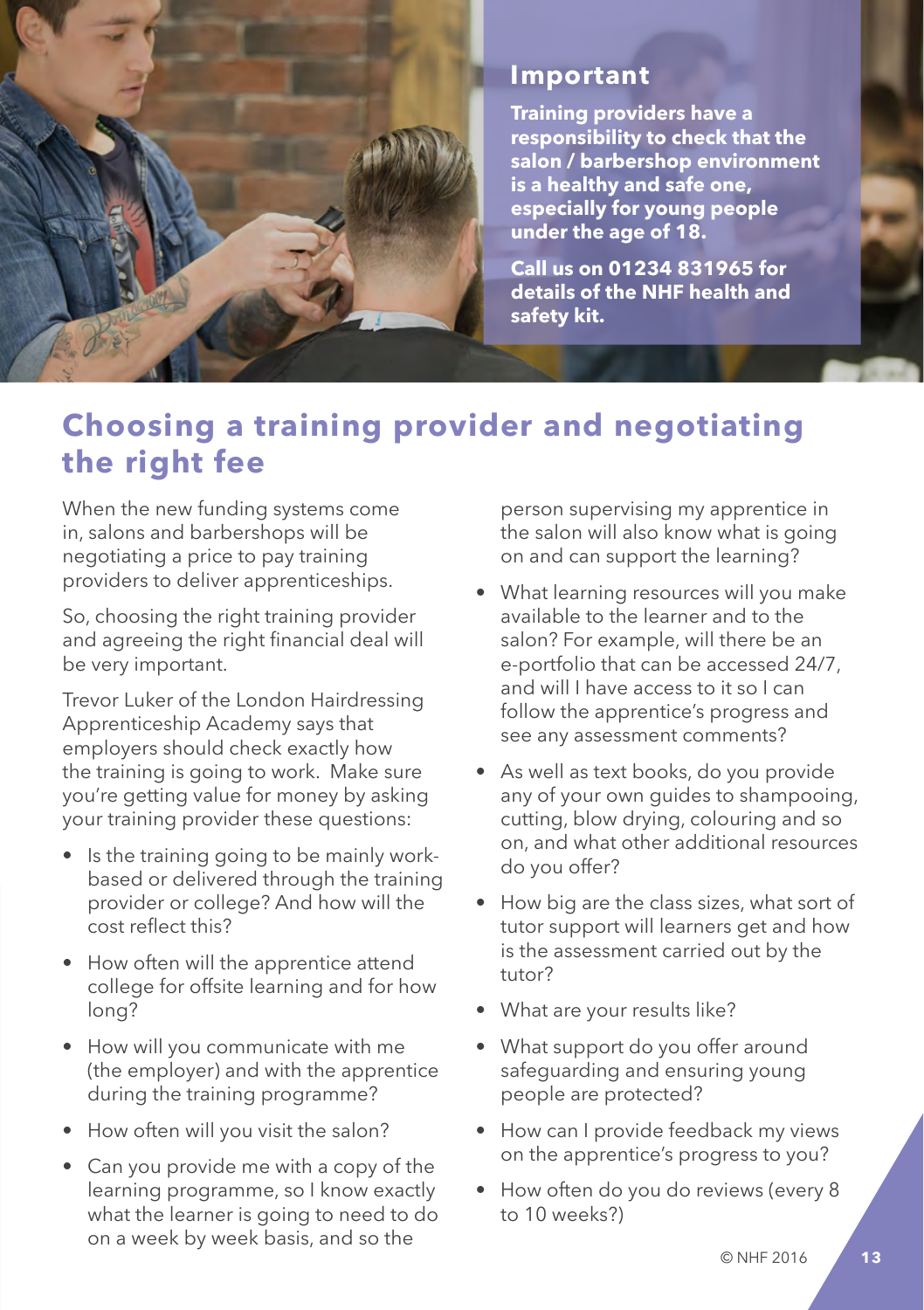

## **Finding an apprentice**

It's worth putting time and effort into developing relationships with local training providers and secondary schools, supporting career events or holding open evenings for example, to encourage young people to think about apprenticeships rather than staying on at school or going to college.

You're looking for attitude, enthusiasm and commitment, willingness to learn, some technology skills (eg for salon appointment systems), team-working and, above all, the potential to develop great communication skills for working with clients and other team members.

Remember, apprentices in hairdressing and barbering need to achieve a minimum requirement for Maths and English within apprenticeships, so ask what maths and English qualifications they already have or try to get a feel for how likely they are to achieve them. Many training providers will have tests which can help to assess how much support learners will need.

#### **Interviewing an apprentice**

Interviewing an apprentice is similar to interviewing anyone else, so take a look at the **NHF Guide to [Recruitment](http://www.nhf.info/nhf-shop/)**.

You'll want to adapt interview questions to take account of the fact that they haven't got much work experience – so here are some suggestions:

- What do you think would make a person keep coming back to our salon?
- How would you keep up with the latest trends? Why do you think that's important for our business?
- A great haircut or beauty treatment is important, but what else matters to customers?
- If a customer asked for a style that you don't think would suit them or that would be difficult to do with their hair, what would you do? Why?
- Describe a difficult situation you have experienced and how you dealt with it.
- Why do you think it's important to have a health and safety policy in the salon?
- What do you think makes a successful team? What would you bring to a team?
- If your supervisor asks you to do something you don't know how to do, what would you do?
- How would you make a customer feel comfortable and relaxed? Why do you think this is important?
- What have you achieved that you're most proud of (in or out of work)? Why?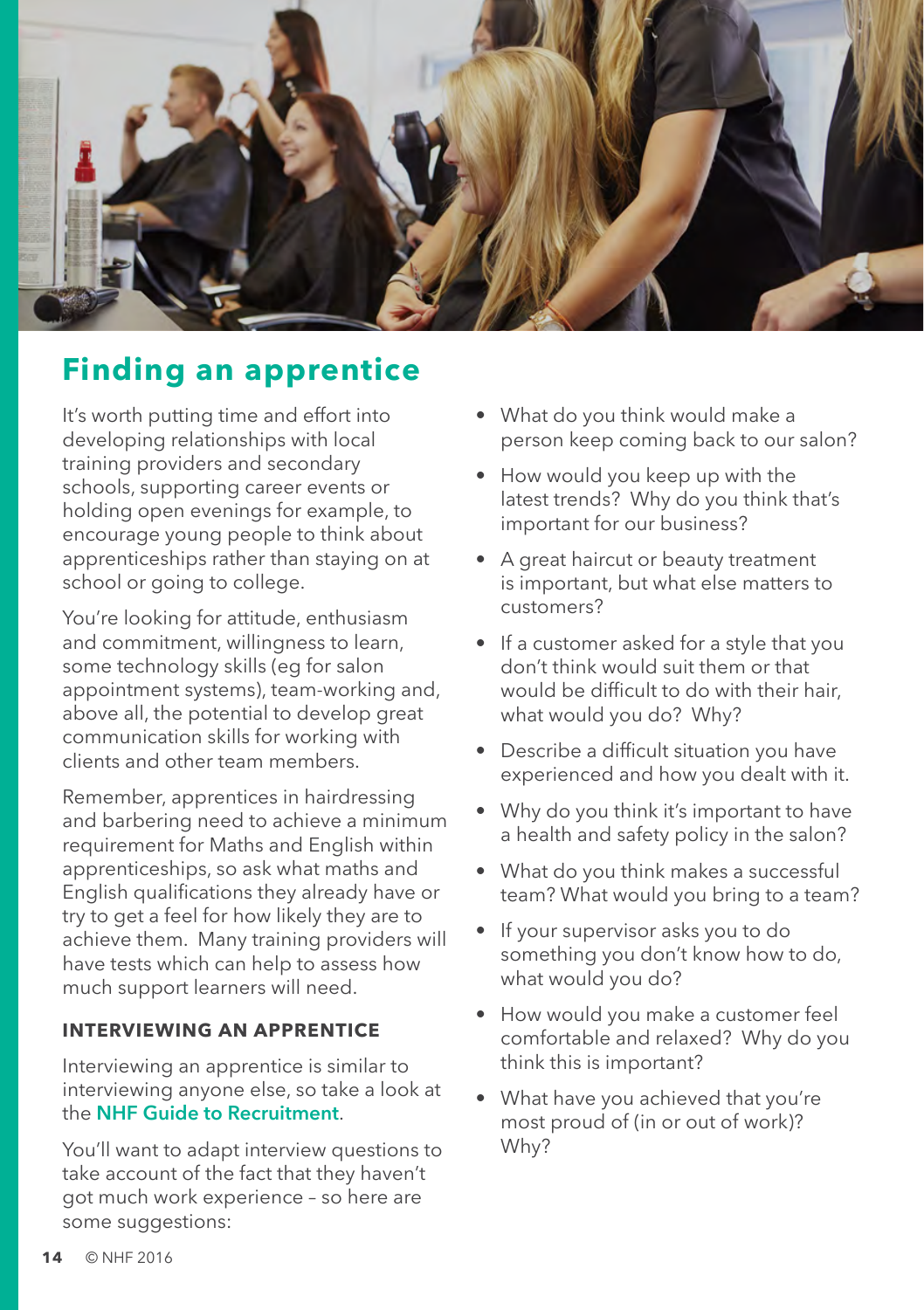## **If things go wrong**

An apprenticeship is a form of contract of employment, just like anyone else you employ in the salon. Apprenticeship agreements (England and Wales) give apprentices 'employee' status and allow employers to dismiss an apprentice with less than 2 years' service.

Apprenticeship deeds (Scotland and Northern Ireland) are more restrictive on employers. If you are contemplating dismissal, you should always take legal advice.

If there are performance or disciplinary issues that need to be addressed, these should be approached in the same way as you would with any other member of your team.

#### **APPRENTICESHIPS IN WALES, SCOTLAND AND NORTHERN IRELAND**

As has been highlighted earlier, the most significant reform programme around apprenticeships is currently going on within England. But there are also moves to change apprenticeships in Scotland, Wales and Northern Ireland

Check the websites for:

- Skills Development Scotland
- • Welsh government
- Northern Ireland Assembly

Apprenticeship reforms are underway in each of the home nations so information will be changing as those reforms are implemented.

Check out the NHF's other guides on all aspects of running a hair or beauty business,

## **NHF Guides**

- Allergy alert testing
- **Apprenticeships**
- Becoming a training provider
- Business finance
- Card payment processing
- Careers
- Chair renting
- Client experience
- **Complaints**
- Data protection and wi-fi
- Employing people
- Franchising
- Health and safety (part of kit)
- Managing performance
- Marketing your salon
- Minimum wages
- **Pensions**
- Prices, wages and profit
- • Recruitment
- • Salon fit-out
- Salon software
- Self-employment
- Start-up quide (updated)